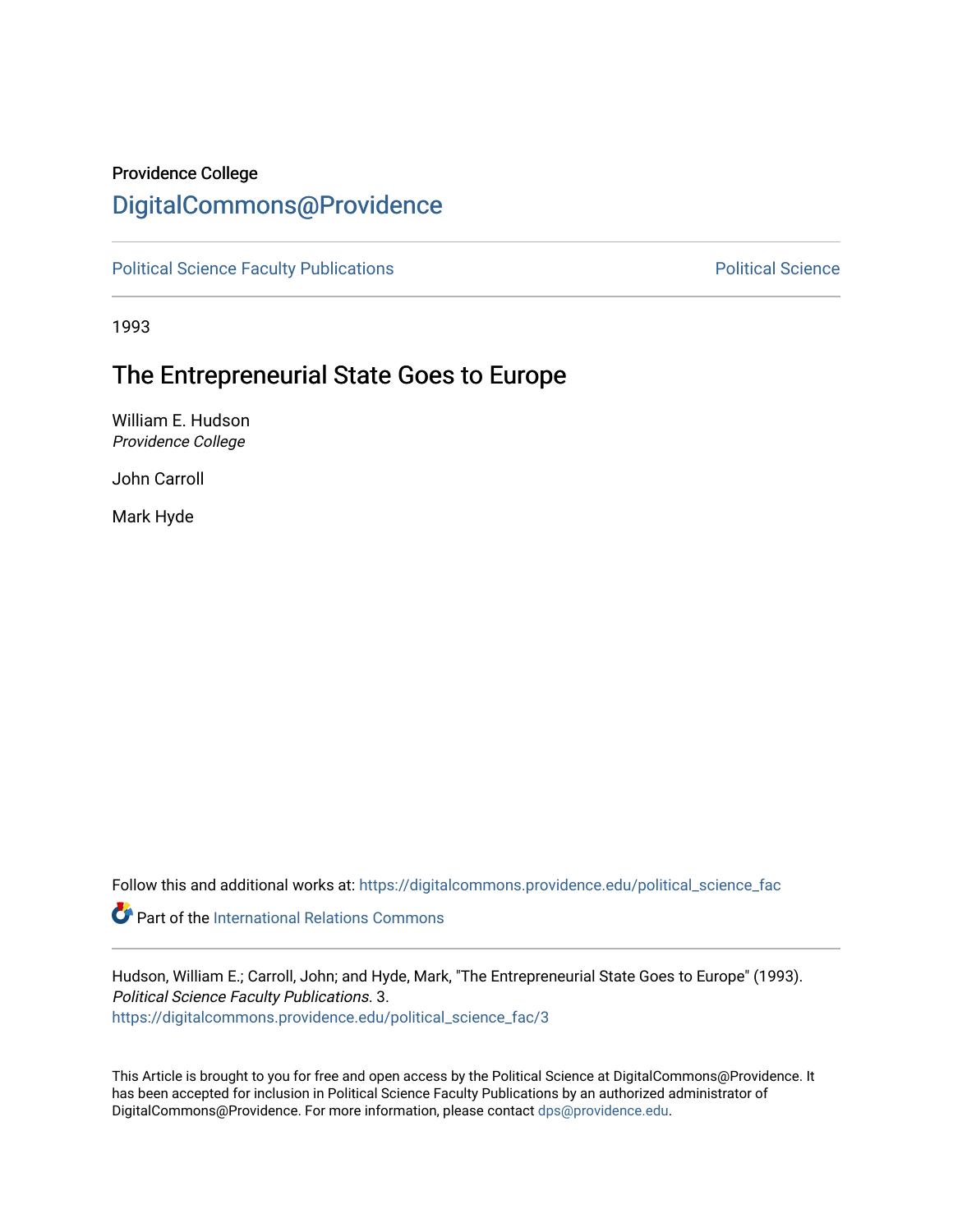# **The Entrepreneurial** State Economic<br>**State Goes to** Policies and **State Goes to** Europe Europe 1992

John J. Carroll William E. Hudson Mark S. Hyde

This article investigates state-level export programs in response to the emerging new economic and political regime of Europe 1992. Little related export promotion activity is found, even in states reputed to have the most active entrepreneurial policies. The authors conclude that states have few resources to invest in export promotion and are inappropriate jurisdictions around which to organize such policy, despite the much touted "entrepreneurial state."

here has been considerable excitement in scholarly circles over the economic development role that some states are exploring. This active new role, which Peter Eisinger<sup>1</sup> has labeled the "entrepreneurial state," is being widely discussed, and considerable attention has been given to the various strategies states might use to make American industry more competitive at home and, especially, abroad. The scholarly literature on these innovative approaches has penetrated political circles to the extent that both "entrepreneurial government" and David Osborne's work<sup>2</sup> were cited by Massachusetts Governor William Weld in his 1991 inaugural address as providing models for his administration. Among those innovations, special emphasis has been placed on export promotion as a means of moving beyond the domestic market for goods and services.

The purpose of this article is to sound a note of caution about the entrepreneurial state and the state export policies that are thought to characterize it. The extensive ness and effectiveness of state export efforts have thus far been minimal, and the fis cal constraints under which states operate make it unlikely that these programs will be substantially expanded. Furthermore, we do not believe that a workable export policy can be organized and implemented by even the largest of the states operating alone or by regional groups of states operating through loosely structured interstate compacts such as the various governors' conferences.

John J. Carroll is professor of political science, University of Massachusetts Dartmouth, and visiting professor of political science, University of Hyderabad, India. William E. Hudson is professor of political science, Providence College. Mark S. Hyde is professor of political science, Providence College.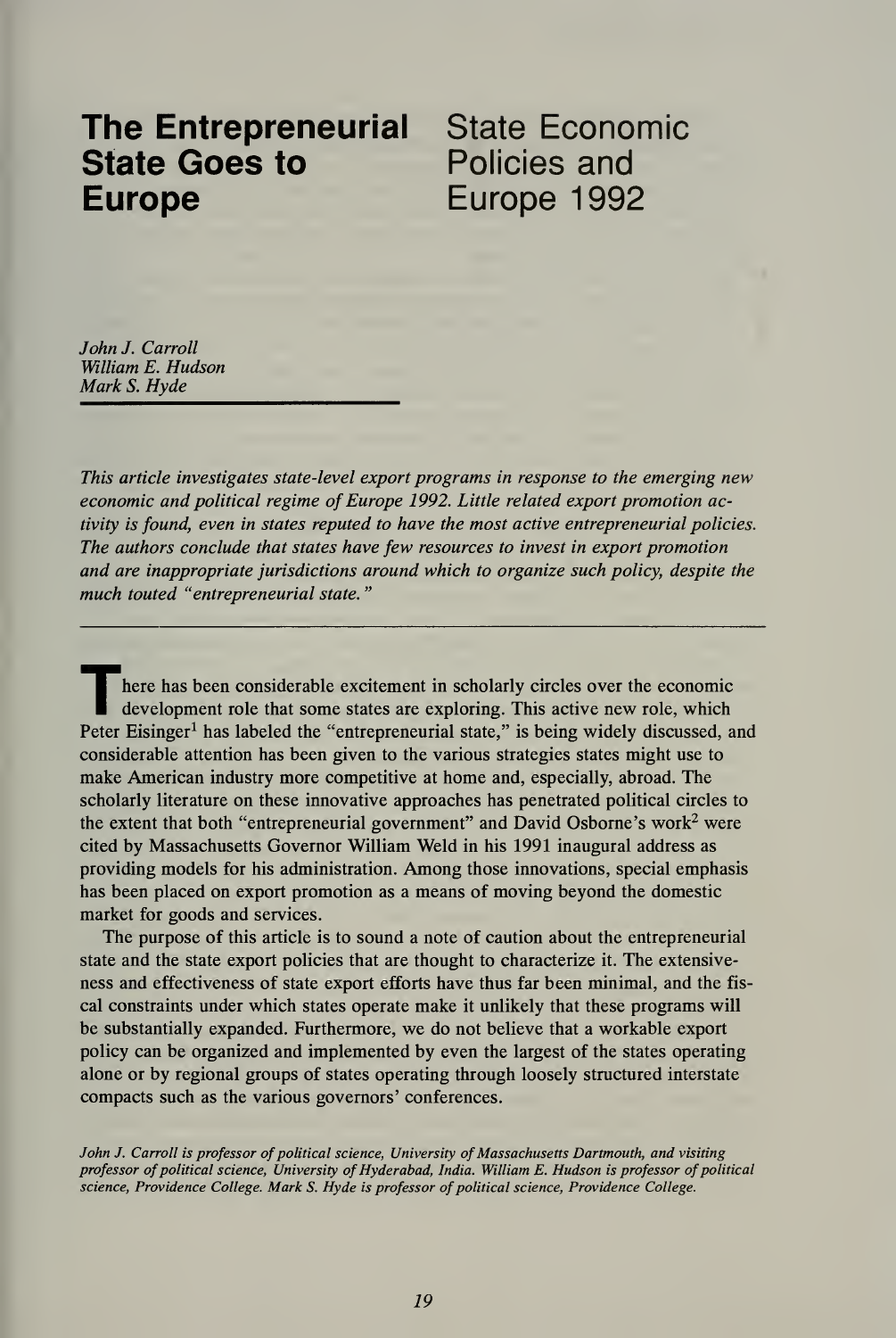Entrepreneurial trade policies, if they are to be effective, require coordination, funding, and policy leadership by the national government, where the legal and constitutional responsibilities to design and implement trade policy are located. In the ab sence of federal leadership over the past few years, it is clear that some states have introduced economic development strategies aimed at foreign as well as domestic markets, but it is equally clear that these programs are unsubstantial as judged by staffing levels and potential impact.

While some American states were reorienting their economic development strategies to promote increased foreign trade, members of the European Economic Community (EEC) were adopting profound reforms in their relationships, which will affect American access to their markets. Established in the 1950s by six European states to promote European political and economic integration in Europe, the EEC in the early 1980s fell far short of the expectations of its original founders. Although as early as the mid-1960s the community had created a customs union among members, the purpose of which was to eliminate formal tariff barriers to trade, it was far from achieving the free movement of goods, services, and people among its present twelve members, which was the original goal of the Treaty of Rome, the EEC founding document.<sup>3</sup>

Differences in regulations and product standards, national subsidies, limits on capital movements, and extensive border controls were substantial barriers to a unified market. The political goals of the Rome treaty were even further from realization than the economic ones. National states in the EEC did not coordinate their foreign policies and, except in agriculture, had made little progress in coordinating their domestic economic policies. In 1985 EEC leaders made two fundamental commitments to alter this situation. First, they approved an amendment to the Treaty of Rome — the Single European Act — to change decision-making processes in order to facilitate greater political integration. Second, they set a deadline, December 31, 1992, for completing a true unified market in Europe and approved a specific list of barriers to trade to be eliminated by the deadline.

The Single European Act and the 1992 unified market program themselves repre sent <sup>a</sup> profound acceleration of European integration, but in December 1991, EEC heads of government negotiated a plan to tie the community together even more closely than envisioned in these initiatives. At their biannual meeting of the European Council, they signed the Maastricht agreement — named for the city where it was done. The agreement provided for closer political cooperation leading to a single European currency, including a European central bank, Eurofed, and a single cur rency, the ECU. If all member states ratify it, the Maastricht treaty will make the community <sup>a</sup> fully integrated economic power early in the next century.<sup>4</sup> To the chagrin of advocates of greater European integration, several events have put ul timate ratification of the Maastricht treaty in jeopardy.

The Danes rejected the treaty in a June 1992 referendum, raising questions about the degree of European public support for greater integration. Although the Irish later approved their referendum on the Maastricht, and the French, on September 20, nar rowly passed theirs, the Danish defeat and new uncertainties about public support will require a renegotiation of the agreement before it can be implemented.<sup>5</sup> English withdrawal on September <sup>16</sup> from the European Exchange Rate Mechanism precursor to eventual monetary union — compounds concerns about the feasibility of rapid adoption of <sup>a</sup> common currency. <sup>6</sup> Although at this writing the ultimate fate of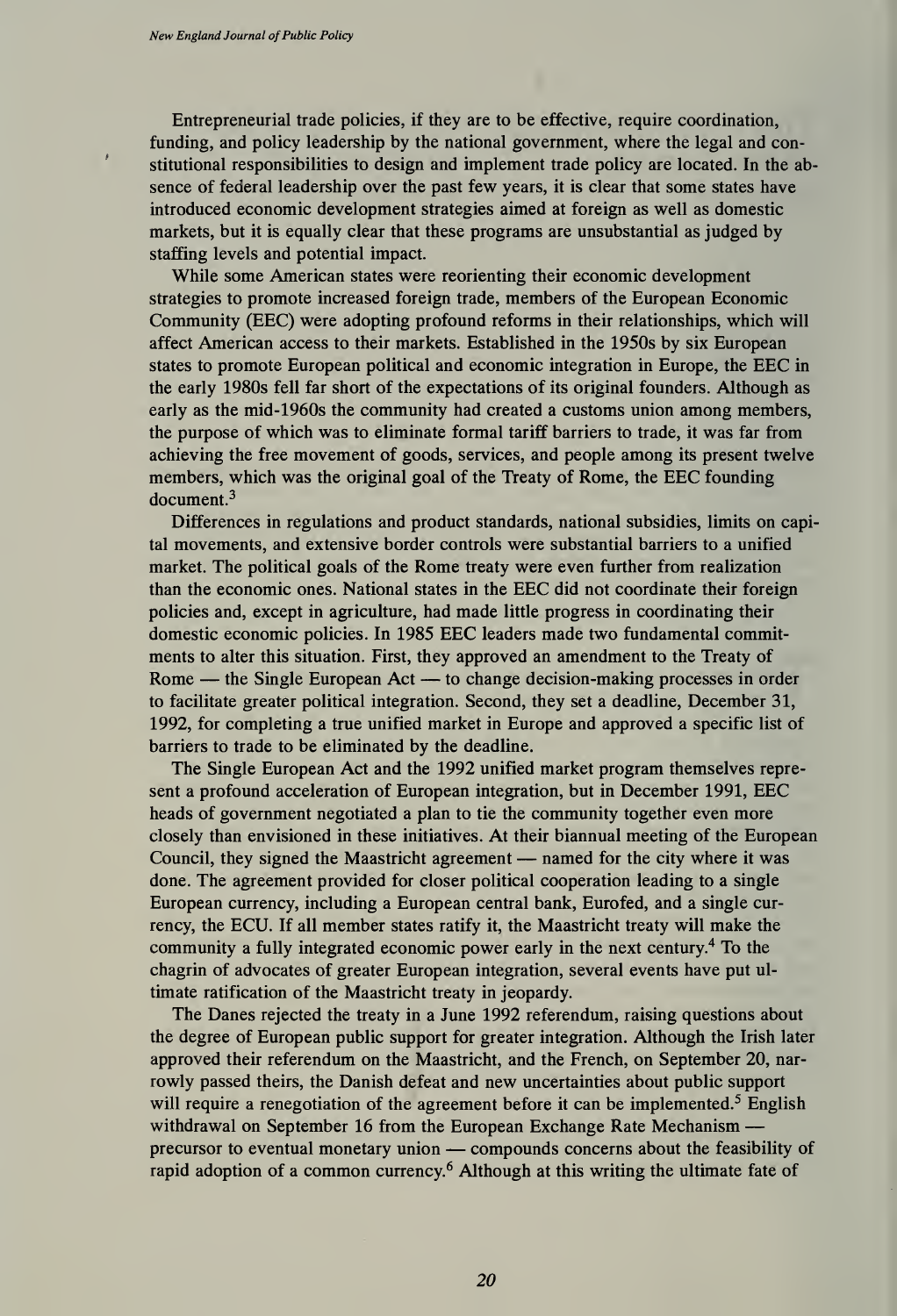the Maastricht agreement is uncertain, it is likely the road to monetary union and greater political cooperation will not be as short or as smooth as envisioned in Maastricht.

While Europeans have been preoccupied with the grander and even tighter union envisioned in the Maastricht treaty, the already substantial program to create a unified market went into effect on schedule on December 31, 1992. The goals of such a market, agreed to in 1985, will be achieved even if there are substantial delays and modifications to Maastricht. With or without monetary and political union, the 1992 European internal market program presents enormous opportunities, as well as hazards, to American states and their entrepreneurial visions.

Even if Maastricht is not ratified, the 1992 initiative itself will restructure the ground rules for trade within the European community and between Europe and the rest of the world. These changes will eliminate the remaining nontariff trade barriers that restrict the free movement of goods, services, and people among the twelve member nations. The 1992 program, no matter what happens to the plans for monetary union, lays the groundwork for the emergence of a new European economic super power of 350 million consumers, perhaps the most prosperous free market in the world. American businesses, like all world business, will need access to this market if they are fully to develop their export potential.

If reports of a shift by states to entrepreneurial export policies are correct, one would expect them to respond to the emergence of this potential European super power.<sup>7</sup> Four of America's top nine export markets are within the European Economic Community: the United Kingdom (\$18.4 billion), West Germany (\$14.3 billion), France (\$10.1 billion), and the Netherlands (\$10.1 billion); the value of 1988 U.S. exports to the EEC nations was \$75.6 billion.<sup>8</sup> Judging from their speeches, many of the nation's governors have been highly aware of the importance of foreign trade and the European markets for their states' economic health. The comments of Governor Weld of Massachusetts are typical. He told the 1990 New England Governors Conference that "international trade is not, by any means, an immediate solution to our economic situation, but it is a solution  $-$  and it is a good long-term solution. . .. Today, almost 70 percent of [Massachusetts] companies do not export a single product. I'd like to see that figure change." And Governor William O'Neill of Connecticut stated that "maintaining [our] competitive edge . . . forces us to keep a constant vigil on world economic developments. Without question, the biggest economic events of the next decade will take place in Eastern and Western Europe."

By themselves, the states have been able to launch a number of small and often well-designed programs, but the impact of these programs on state economies has been and will continue to be minimal. We argue that given the states' limited autonomy and resources, they can only hope to support small-scale export development programs. Substantial expansion of exports from the states will depend more on federal policy and leadership.

Our review of state policies developed in response to 1992, based on our survey of the states, will find a broad awareness of the importance of the emerging Europe, but little concrete action. In this report, we explore the states' responses to developments in Europe, for an entrepreneurial state would surely need to take the prospect of this economic colossus into account in its export policy. In conclusion, we speculate on the implications of our findings for the possibility of the entrepreneurial state and the efficacy of export policy at the state level.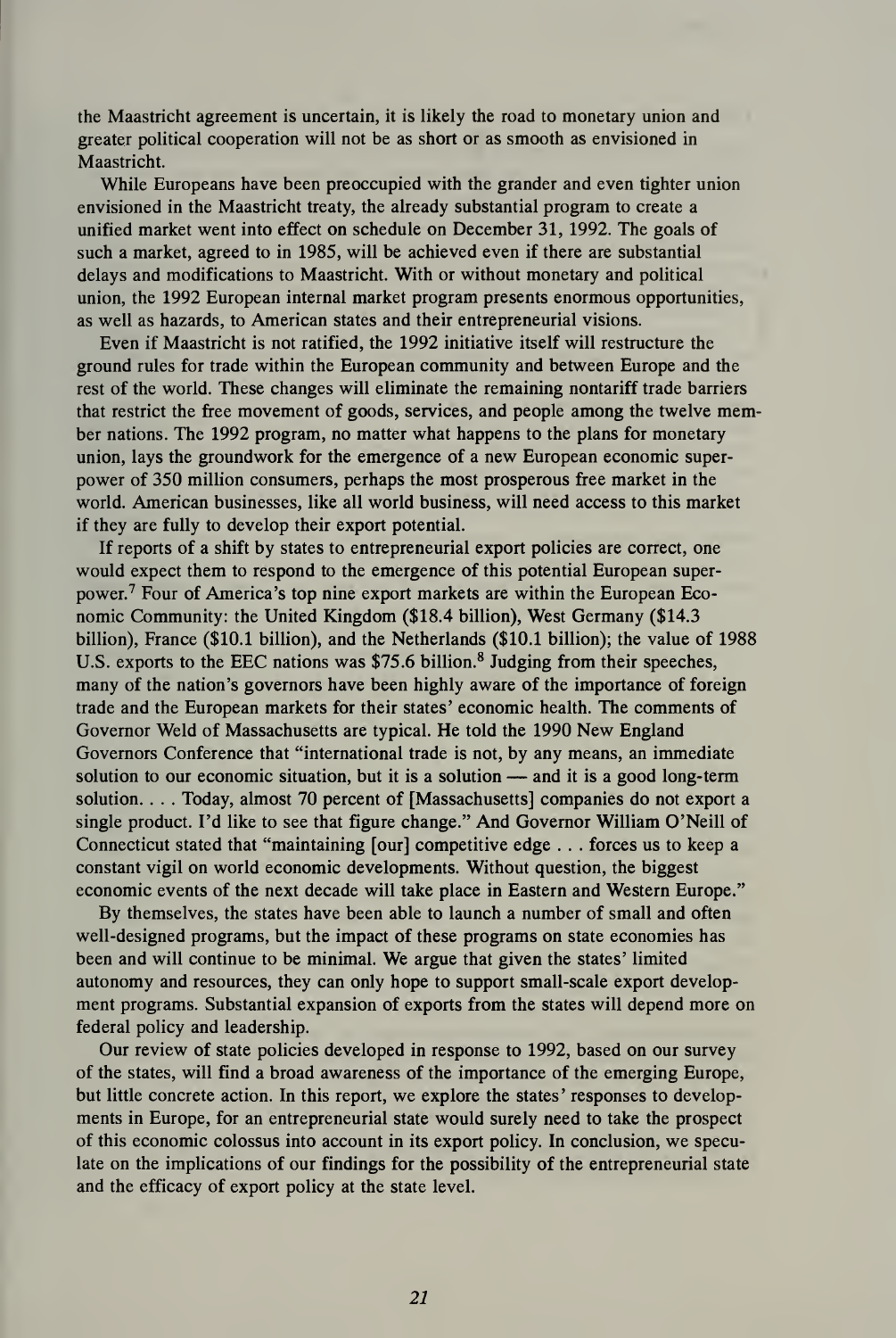## The Entrepreneurial State

The idea of the entrepreneurial state is both descriptive of the new orientation toward economic development and evocative of a new dynamism at the state level. As <sup>a</sup>descriptive term, it tracks the movement from the business-climate-centered policies of the 1970s to emphasis on the creation of new capital in the 1980s. In the seventies, most states attempted to create attractive business climates through reductions in corporate taxes, reforms of workers' compensation policies, and enactment of specific investment incentives.

Economic development professionals were expected to be "smokestack chasers" identifying potential businesses to attract, devising appealing investment packages, and advertising in business publications. The policies of the entrepreneurial state imply an entirely new style of government intervention, which seeks to develop new markets, products, production methods, and technologies. The entrepreneurial emphasis is on expanding markets through the export of goods and services and the creation of new industries and products through business-university partnerships, the infusion of capital, and state sponsorship of research "greenhouses."<sup>9</sup>

As an evocative term, the entrepreneurial state suggests active management and direction of the economy in the mode of the "strong states" of Europe and Japan, rather than the traditionally "weak" model associated with the United States. Eisinger believes that the entrepreneurial state, like private entrepreneurs, is a dynamic eco nomic player that expands market share by finding new markets for old products and by creating new markets through the production of new products. The state

seeks to identify market opportunities not for its own exclusive gain but on behalf of private actors whose pursuit of those opportunities may serve public ends. . .. [Its] role is to identify, evaluate, anticipate, and even help to develop and create those markets for private producers to exploit, aided if necessary by government as subsidizer or coinvestor.<sup>10</sup>

Used this way, the term "entrepreneurial state" carries the implication that such activities are, or are likely to be, a major policy commitment for the states and that state policies can produce the industrial adjustments to make the United States competitive internationally. This view implies that the states will take responsibility for economic development policy, relieving the national government of some of its obligations. As an optimistic President George Bush told the National Governors Association, governors "are becoming our economic envoys . . . restoring American in ternational competitiveness and expanding world markets for American goods and services."<sup>11</sup> In our view, these arguments grossly overestimate the capacity of the states to undertake export policies.

Export promotion programs are thought to be archetypical of the new entre preneurial approach. These policies are characterized by efforts to stimulate new demand for existing or new products in foreign markets. Proponents of state export promotion believe this is an area in which state intervention might make a difference. According to most observers, despite increasing U.S. export activity in the 1980s, there remains much untapped potential.<sup>12</sup> While we share the view that the export potential is great, we argue that the states alone will not be able to tap that potential; substantial federal initiative is needed.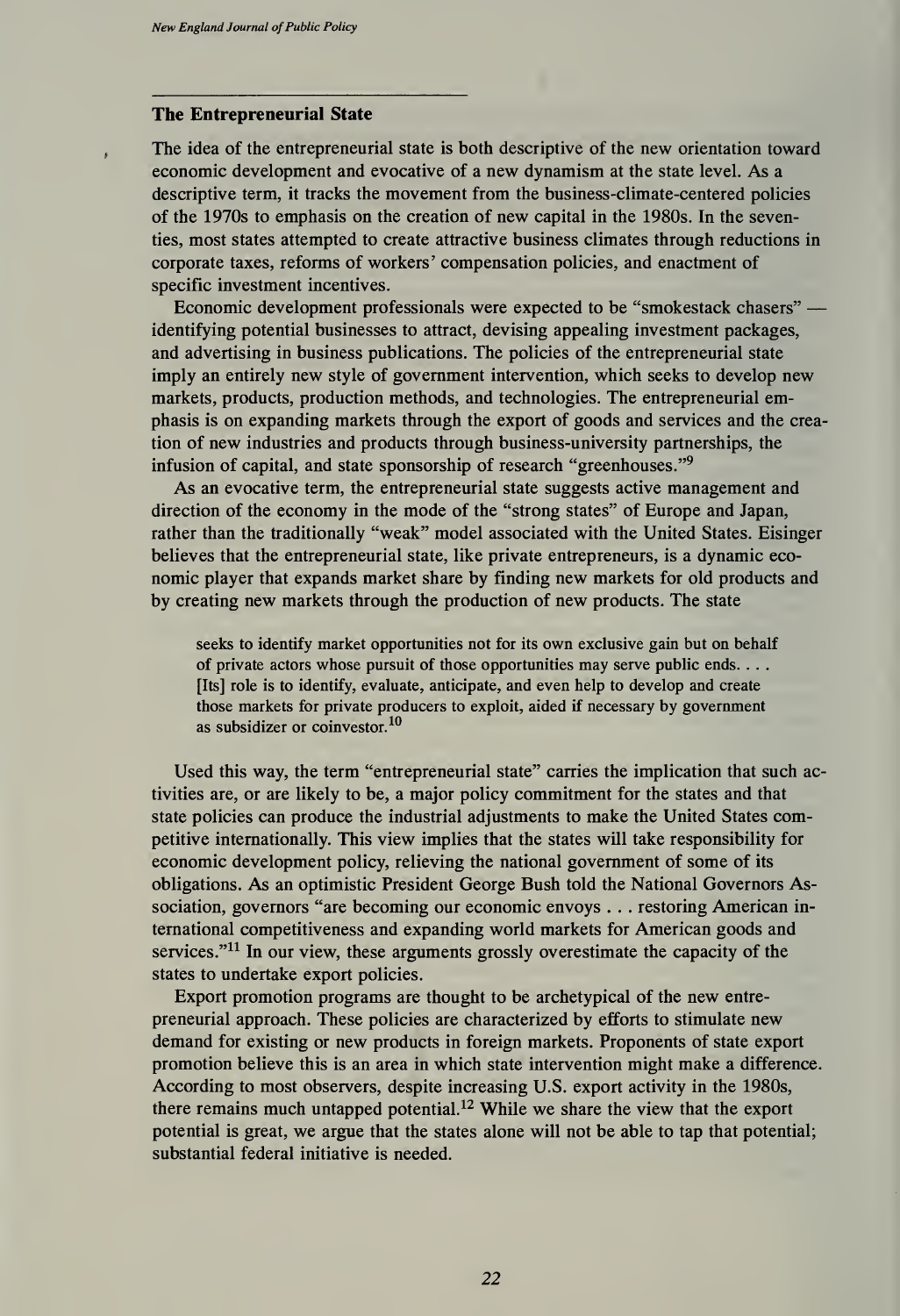### Entrepreneurial States and Europe 1992

The European 1992 initiative is stimulating a complete restructuring of the business environment on the Continent. One characteristic of Europe 1992, not often emphasized in American reports, is its probusiness, neoliberal, as opposed to social democratic, character.<sup>13</sup> The internal market program focuses completely on changes in the European marketplace to facilitate economic, that is, business, growth. The elimination of internal trade barriers is supposed to stimulate the ability of business to compete both within Europe and with the rest of the world.

Social democratic leaders, like French President Francois Mitterrand, embrace this program because they saw the economic stagnation of the 1970s threatening European welfare states, which can exist only on a foundation of economic prosperity. Measures to make business more competitive internationally are viewed as a prerequisite for continuation of improvements in the European standard of living and an equal distribution of prosperity. The probusiness character of 1992 is consistent as well with the evolution of economic policies in individual European countries in the 1980s, even those of socialist governments. <sup>14</sup>

The decade has seen a shift toward privatization and market-oriented policies in all countries. Cognizant of this trend and the promise of 1992, European business has been strongly supportive. Business people believe a unified market will bring opportunities for growth and profits. In contrast to the slow and hesitant reaction of European labor, European business has worked actively — and largely successfully to prevent the enactment of regulations they view as harmful.<sup>15</sup>

Post- 1992 Europe is expected to be an economic colossus and a good place to do business. The new European order is expected to affect international trade, American businesses, and state government policies in a number of concrete ways:  $16$ 

- After 1992, a firm will need a presence in only one European country and meet only one set of product standards in order to sell in all twelve EEC countries. One would expect an entrepreneurial state to develop a variety of programs to take advantage of the 1992 opportunities to promote state exports.
- Many observers believe that the new Europe will expect reciprocity in laws and regulations if it is to freely allow American investment and exports. This poses a challenge to purchasing laws in some states, which require state and local governments to buy only American or locally produced products. If American business wishes to bid on European government purchases, states may have to repeal such laws. <sup>17</sup>
- A similar problem exists in the area of financial services. Under EEC regulations, banks in Europe will be able to engage in such practices as establishing branches in other countries and selling securities, which are restricted under U.S. federal and state banking laws. Relief for European financial institutions from these restrictions may be required if the EEC is to permit U.S. banks in Europe.<sup>18</sup>
- Europe 1992 will complicate state efforts to attract and retain business invest ment. Europe's appeal as an export market will be matched by its attractiveness as an investment location. Rather than export locally produced products, busi nesses may opt to set up joint ventures or their own production facilities in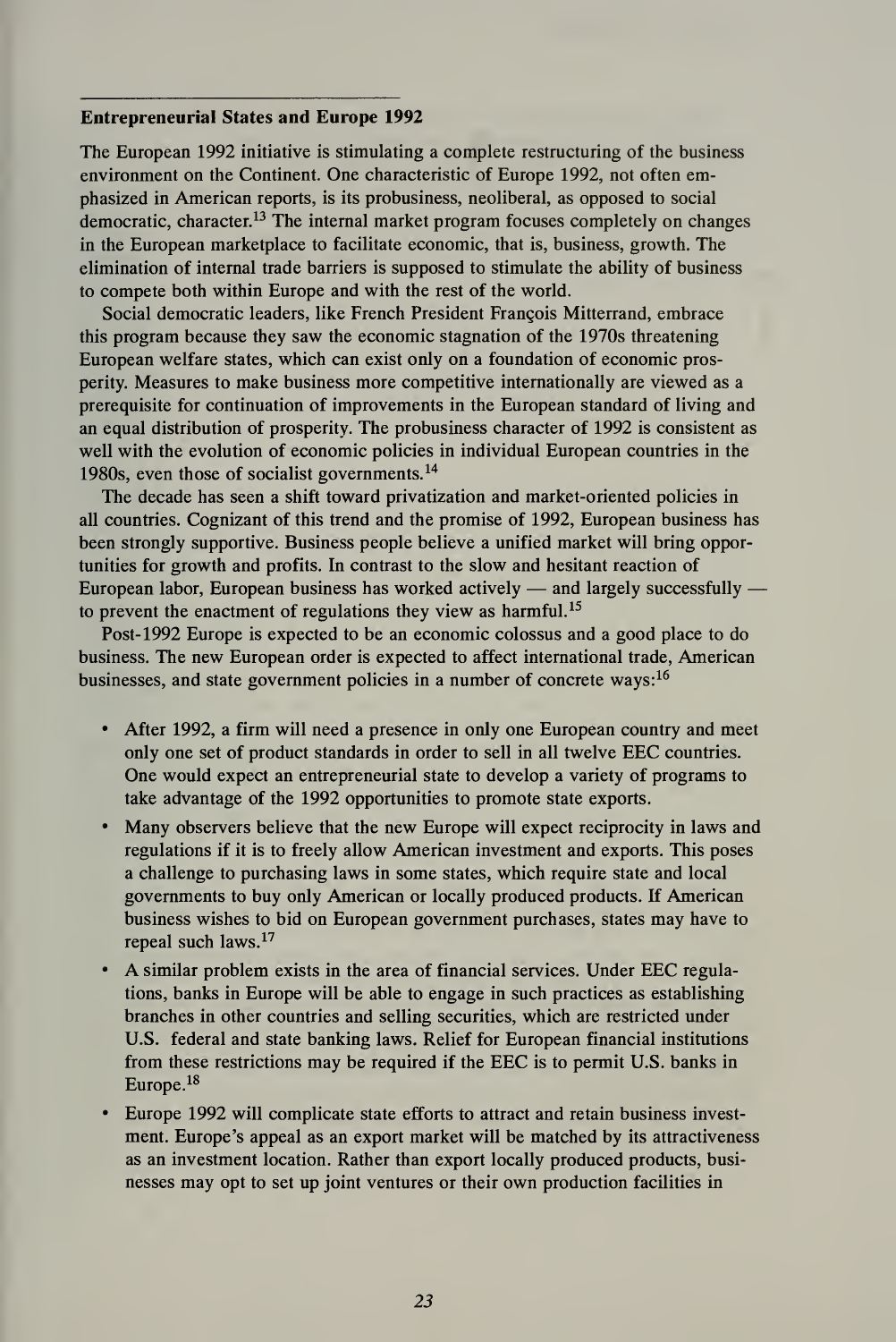Europe. Foreign capital will be more difficult to attract to the United States as investors like the Japanese shift their investments to Europe.<sup>19</sup>

- The heterogeneity of American state regulations and tax laws will reduce the overall U.S. competitive position as Europe provides a more homogeneous busi ness environment. Some experts warn that American states must limit interstate tax variation, develop common definitions of taxable bases, and pass uniform regulations, for example, for the trucking industry, if they want to compete for international capital. <sup>20</sup>
- Many trade issues exist between the United States and Europe, which could pose problems for the entrepreneurial state. These are especially severe in agriculture, where both the United States and Europe have provided a complex array of subsidies. In manufacturing, European proposals for "local content" or "rule of origin" requirements, which mandate that a certain percentage of parts in products assembled in Europe be produced in Europe, will interfere with exports from many states.<sup>21</sup>

Given the opportunities and challenges of the Europe 1992 deadline, how are the states preparing to respond? To answer this question, we concentrated on sixteen states with the most active and innovative economic development programs. These are the fourteen states that Gray and Lowry<sup>22</sup> identify as industrial policy activists, plus two additional states from their "moderate" category, $23$  which are frequently cited as industrial policy innovators in the anecdotal literature. Gray and Lowry rank the states on <sup>a</sup> five-point index of industrial policy activism depending on how many of four targeted incentive programs they have adopted.<sup>24</sup>

We do not make a careful distinction between the terms "entrepreneurial state" and "industrial policy," because they refer to essentially the same set of phenomena. Although the term lacks precise definition, "industrial policy" refers to a comprehensive set of economic development policies designed by government to restructure the industrial base. The term "entrepreneurial state" is used to emphasize the high level of governmental activism that "demand-side" industrial policies require. For this reason, the entrepreneurial states cited by Eisinger and Osborne comprise vir tually the same cluster of states that Gray and Lowry identify as active industrial policy states.

We used <sup>a</sup> mail survey, with follow-up telephone interviews in some states, to ask international trade directors how their states were responding. We also conducted per sonal interviews with several international trade specialists in New England. Table <sup>1</sup> summarizes the 1992 related activities reported in the sixteen entrepreneurial states. The most interesting finding is that six states reported no special activities related to Europe 1992. In one case, Montana, the state was simply disinterested: Montana promotes exports only to the Far East. However, the other five states all maintain at least one office in Europe and report continued interest in exporting to the Continent. Some of the disinterested states expressed awareness that the 1992 deadline was ap proaching, but saw no need for special activity. For a third of our entrepreneurial states, the prospect of a major change in the international economic environment stimulated no special activity at all.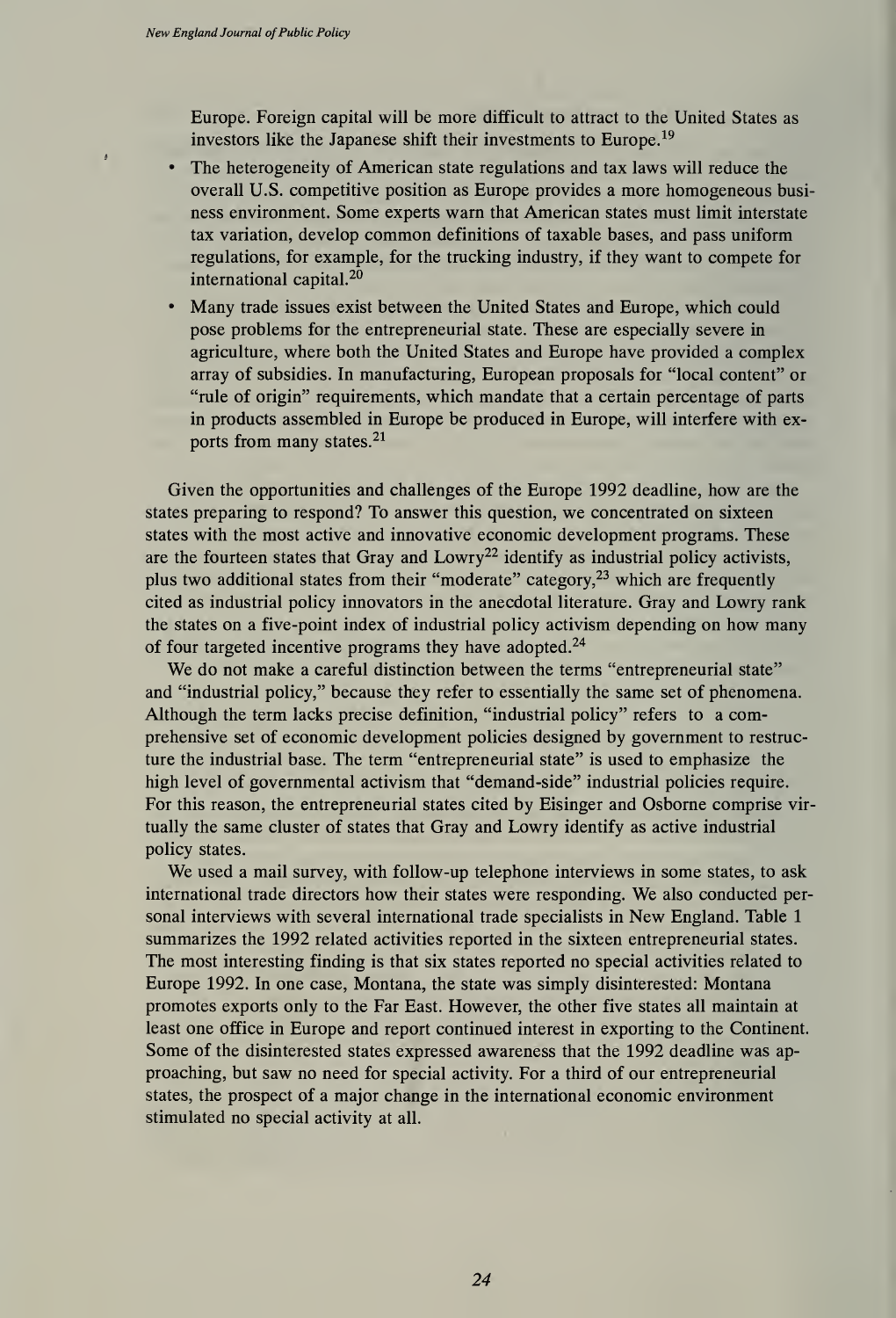### Table 1

| <b>State</b>                                            | No 1992<br><b>Activity</b>                    | Specific<br>1992<br>Program   | Specific<br>1992<br>Publications  | 1992<br>Seminars or<br>Conferences    |
|---------------------------------------------------------|-----------------------------------------------|-------------------------------|-----------------------------------|---------------------------------------|
| California<br>Connecticut<br><b>Illinois</b><br>Indiana | $\pmb{\mathsf{X}}$                            |                               | x<br>X<br>$\overline{\mathsf{x}}$ | $\pmb{\times}$<br>$\times$            |
| Maryland<br>Massachusetts<br>Michigan                   |                                               | $\pmb{\mathsf{X}}$            | $\pmb{\mathsf{X}}$                |                                       |
| Mississippi<br><b>Missouri</b><br>Montana               | $\bar{\mathsf{X}}$<br>$\frac{1}{x}$           |                               | $\bar{\mathsf{X}}$                |                                       |
| <b>New Jersey</b><br><b>New York</b><br>Ohio            | $\frac{x}{x}$                                 | $\bar{\mathsf{X}}$            |                                   |                                       |
| Pennsylvania<br>Rhode Island<br>Wisconsin               | $\overline{\mathsf{x}}$                       | $\pmb{\mathsf{X}}$            | $\pmb{\chi}$                      |                                       |
| <b>State</b>                                            | Added<br>Trade<br><b>Activity</b>             | Special<br>1992<br>Counselors | Upgrade<br>EEC<br><b>Offices</b>  | No.<br>European<br><b>Offices</b>     |
| California<br>Connecticut<br><b>Illinois</b><br>Indiana | $\boldsymbol{\mathsf{X}}$                     |                               | X<br>$\pmb{\mathsf{X}}$           | $\overline{c}$<br>1<br>2              |
| Maryland<br><b>Massachusetts</b><br>Michigan            | $\pmb{\mathsf{X}}$<br>$\overline{\mathsf{x}}$ | $\pmb{\mathsf{X}}$            | $\bar{\mathsf{X}}$                | 0<br>1                                |
| Mississippi<br>Missouri<br>Montana<br><b>New Jersey</b> |                                               |                               | $\pmb{\mathsf{X}}$                | 0<br>0                                |
| <b>New York</b><br>Ohio<br>Pennsylvania                 |                                               |                               | $\pmb{\times}$                    | $\overline{2}$<br>1<br>$\overline{2}$ |
| Rhode Island<br>Wisconsin                               |                                               |                               |                                   | 1<br>1                                |

# Industrial Policy States and Europe 1992

Source: Mail/phone survey of international trade directors.

Ten of the entrepreneurial states report some effort to take the new Europe into ac count, but even here the level of activity is low. Most concentrate on disseminating information about the event, leaving their business communities to react as they see fit. Five of the states have issued publications describing 1992, and three have sponsored conferences or seminars. Two of the publications (prepared by outside consultants) are quite elaborate and provide sophisticated analyses of 1992 and its implications for American business.<sup>25</sup> However, neither state reports following up these publications with targeted activities or programs. Three of the states added European trade shows to their calendars partly because of interest in 1992, and five have upgraded their European offices. California added a second office in Frankfort to take advantage of an expected increase in European export opportunities.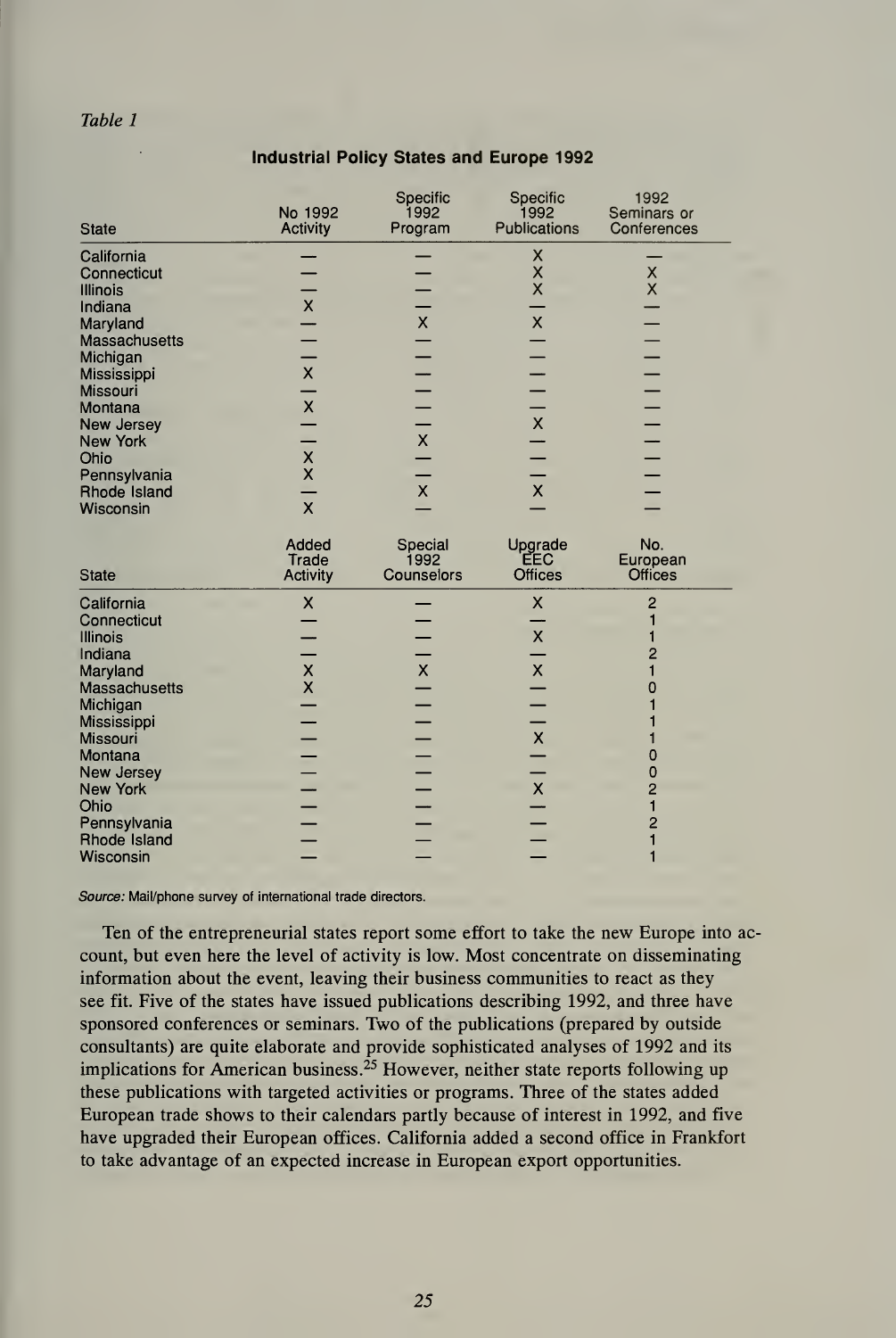Only three of the states, Rhode Island, New York, and Maryland, reported initi ating a special program focused on Europe 1992 as a vehicle for promoting exports. The Rhode Island 1992 Commission kicked off its effort with a major conference on European integration in May 1990. Attended by representatives from about three hundred Rhode Island businesses, the conference introduced the 1992 Commission, a creation of the lieutenant governor and the head of the U.S. branch of a British multinational, and offered a number of seminars on the implications of 1992 for Rhode Island firms. In the following year, the commission met only once, and the center piece of its program, a mentoring program matching large companies with expertise in European exporting with small and medium-size firms, was not implemented. So far, Rhode Island's Europe 1992 program has had <sup>a</sup> false start. The New York pro gram consists of dissemination of information about the European Economic Community and what it means for New York businesses.

Only one of the entrepreneurial states has actually launched a major program to take advantage of Europe 1992. Maryland's Opportunity '92 integrates informational seminars, European trade shows, and business counseling into a single program, which includes financial assistance to businesses to attend trade fairs. According to the brochure describing it, the program is intended "to make the Port of Baltimore a major gateway to the EC." With the possible exception of Maryland, the expectation that a major event in the international political economy, like Europe 1992, would produce a significant response in the entrepreneurial states has been disappointed.

#### The Entrepreneurial State?

None of the fifty states — and the entrepreneurial states are no exception — have found more than token resources to commit to their export policies. In the 1980s most states developed a range of programs to support the governor's foreign marketing efforts. All fifty states employ "international trade directors" in their economic development offices, although many combine their international trade activities with other duties. All but seven of the fifty maintain at least one overseas office, and most have several. However, all these programs, including those in the sixteen entrepreneurial states, are grossly understaffed. Of the tens of thousands of state workers in each state, few are employed in export programs; exports remain a low in vestment priority despite the relatively high visibility given them by their governors.

In the entrepreneurial states, the average professional staff charged with implementing state export policies consists of only nine persons, slightly better than the average of six professionals in the other states. The foreign office staffs, developers of trade shows and export leads, average only three persons in the entrepreneurial states and two in the others (see Table 2). The Rhode Island effort is typical: its European office employs one professional staffer and part-time clerical help.

The most popular activities in the states are also those which require a modest in vestment: seminars and conferences, dissemination of World Trade Center and Commerce Department sales leads, trade shows, and missions (see Table 1). One-on-one counseling involves more extensive resource investments, but these activities are usually rationed because of limited funding.<sup>26</sup> The international trade specialists we talked to in New England emphasized that counseling was among the most important services they could provide, but also the most costly. They were acutely aware that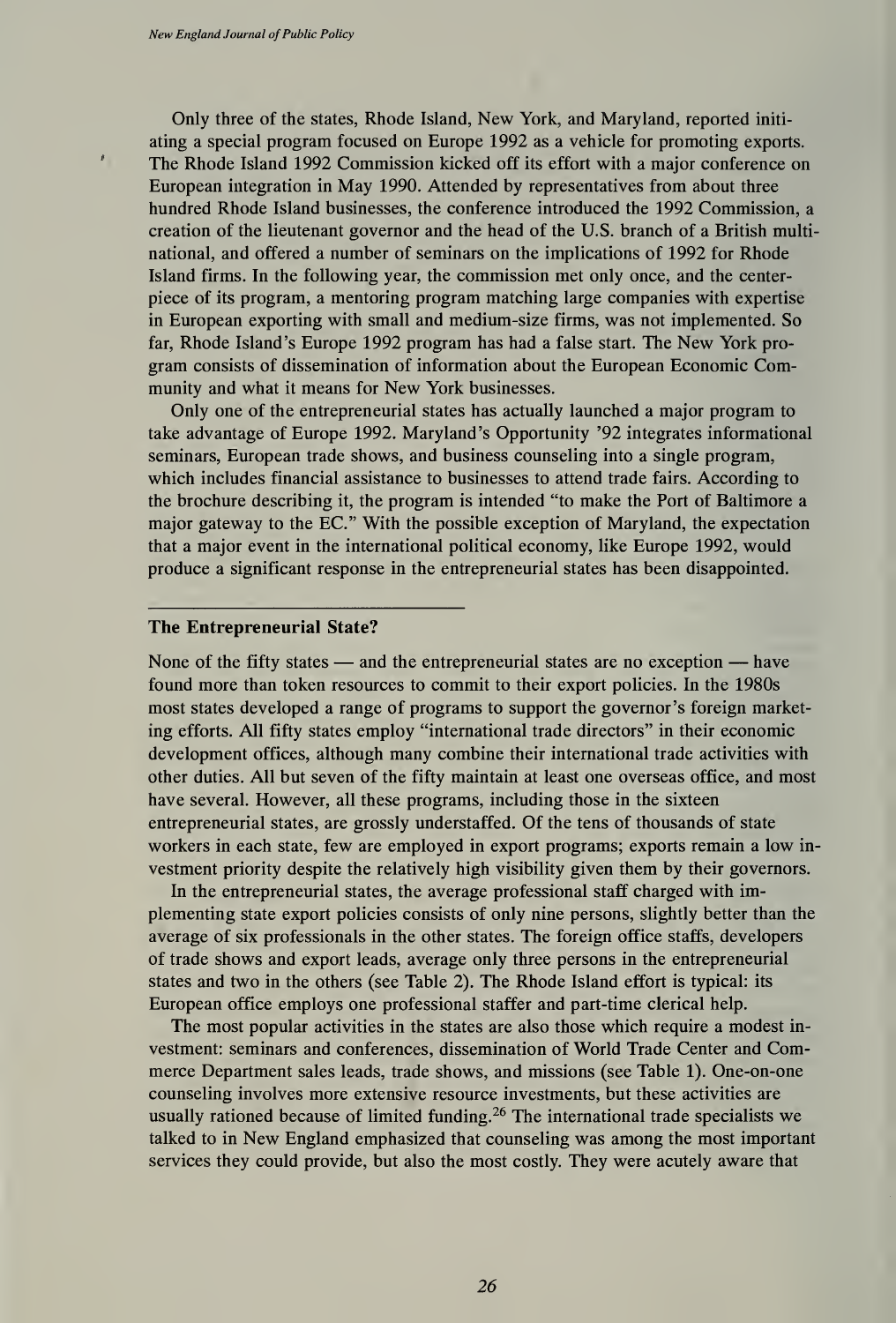their resources permitted helping only a small number of businesses that could benefit from their services.<sup>27</sup> Only seven of the fifty states have established export finance programs, a more extensive commitment of resources. <sup>28</sup> Like entrepreneurial policies in general, a great deal of export-related activity seems to be taking place in the states, but the reality is considerably less than the appearance.

### Table 2

| States <sup>a</sup>                     | High Industrial<br>Policy States <sup>a</sup> | All Other<br>States <sup>p</sup> |
|-----------------------------------------|-----------------------------------------------|----------------------------------|
| Mean number of professionals on staff   | 9.03                                          | 5.81                             |
| Mean number of seminars per year        | 22.57                                         | 15.36                            |
| Mean number of staff in foreign offices | 2.93                                          | 1.87                             |

# Export Efforts of Industrial Policy and All Other States

Source: Data are from 1988 State Export Program Database of the National Association of State Development Agencies.

<sup>a</sup>Except for Wisconsin, which was missing from the NASDA data, these are the states listed in Table 1. bWashington, West Virginia, and Wyoming are missing from the NASDA data.

It is not surprising that the states are responding to Europe 1992 mainly by publishing brochures. The reacting states have made little response to the European initiative partly because they lack the resources to enter in a meaningful way. Certainly the effects of the 1990-1991 recession demonstrate the vulnerability of the states to national economic forces and to fiscal crises. More than half the fifty states ran deficits toward the end of the 1991 fiscal year, $^{29}$  as they continued to be squeezed by federal preemption of state revenue sources, the cost of federally mandated programs to the states, reductions in federal grants-in-aid, and soaring costs, particularly for medical benefits for state employees and persons on relief.

Given the hard fiscal realities faced by the states, twenty-nine of which laid off or furloughed workers and froze hiring in mid-1991, $30$  their resources continue to be directed to their traditional responsibilities in education, public safety, maintenance of infrastructure, health, and the like. The devastating impact of the recession on the fiscal stability of California, New York, New Jersey, Michigan, Massachusetts, Connecticut, Pennsylvania, and Rhode Island, all entrepreneurial states, underlines a fun damental limitation to state policy: it cannot offset regional economic forces and the national economy, although this is a frequent justification for state industrial policies. Nor can state-level policies counteract national decisions on monetary, revenue, fis cal, banking, and interest policies, which affect the industrial structure. The interac tion of state economies with national economic forces and policies provides a practical limit to what entrepreneurial states can do to promote their own economies.

Even if the states had discretionary resources to invest, we believe that they would be inappropriate jurisdictions around which to initiate export policy. Reflection on the major challenges Europe poses for American exports underscores this reality: they fall mainly under the responsibility of the national government. The states, for example, have no power to negotiate "rule of origin" requirements with the European Community. The reform of banking laws to assure reciprocity in financial services re quires the revision of federal statutes like the McFadden and Glass-Steagall acts.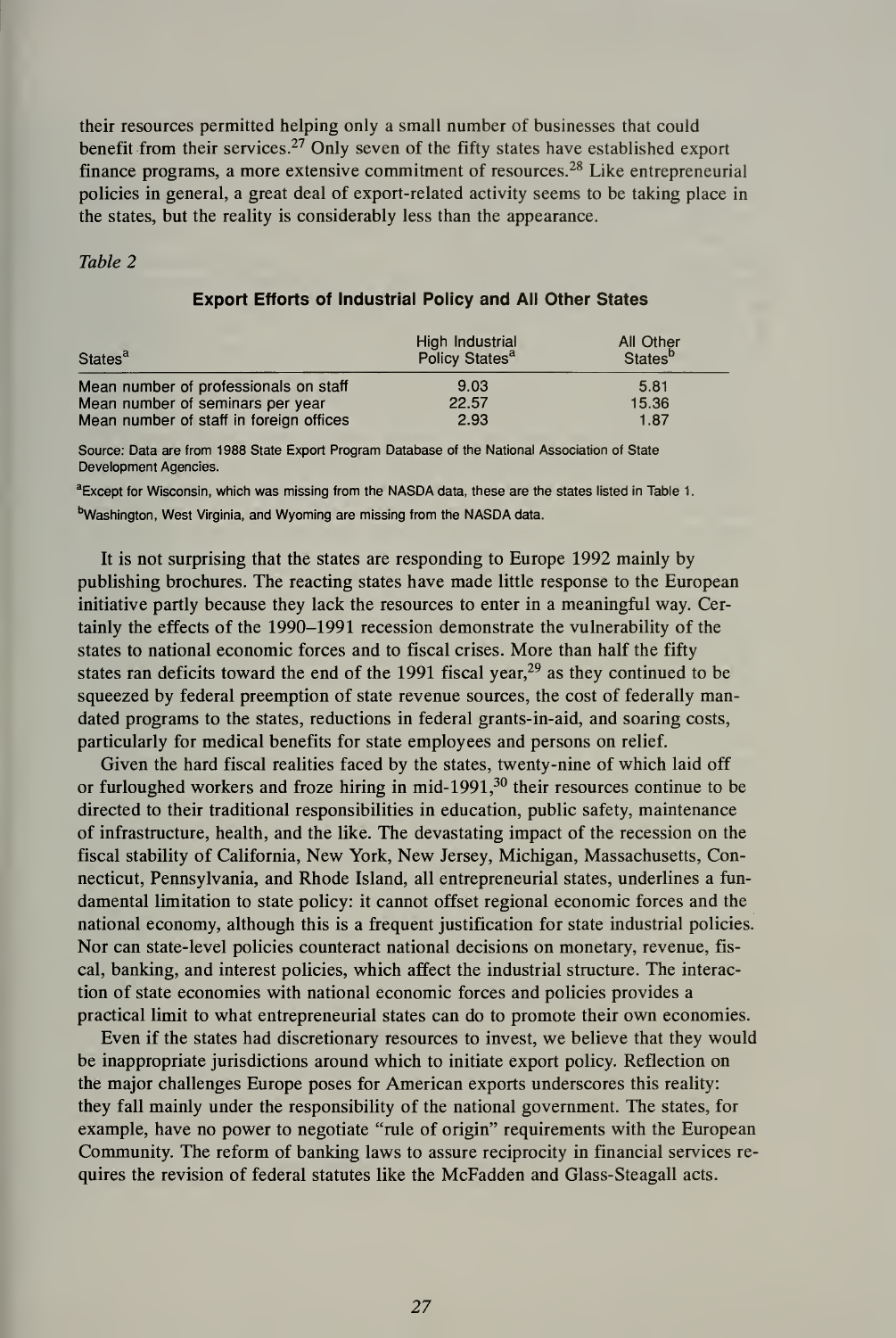Even changes in state regulations and tax laws to establish greater homogeneity in the American market would require collective action on the part of the states. It is unlikely such action could be achieved among the fifty states without concerted national leadership from the president and Congress. What needs to be done to respond to Europe 1992 simply cannot be accomplished by the states alone.

Citizens have held state officials responsible for doing something, even though limitations of constitutional structure and finances prevent meaningful action. The response has been entrepreneurial activity that is largely symbolic and at most marginal in its impact on industrial adjustment.<sup>31</sup> This becomes clearer if we look at the export promotion activities of California, which has one of the more sophisticated and extensive export promotion programs in the nation. With a professional staff of about sixteen people and an annual budget of more than \$10 million, the office is among the five largest trade agencies in the country. In 1989 total California exports equaled \$43.4 billion, a figure the California State World Trade Commission seeks to enhance. The agency's own estimate of its impact, \$500 million in "preserved or created" export sales over a six-year period, constitutes only one percent of total export sales in one year. Its largest-in-the-nation export finance program supported about \$100 million in sales in 1990, approximately 0.2 percent of 1989 exports. Although the entrepreneurial state seems active in California, its impact has not been great.

As the response to 1992 shows, the entrepreneurial state feels compelled in some way to react to highly publicized world events. Meanwhile, the key determination of the extent and terms of American access to the new Europe of the 1990s is up to the national government to negotiate. The outcome of the General Agreement on Tariffs and Trade (GATT) Uruguay round<sup>32</sup> or the value of the dollar against European currencies will have much more to do with the volume of exports of businesses in Massachusetts, Rhode Island, and Michigan than any 1992 state economic development program. The rise of the entrepreneurial state does represent an interesting phe nomenon in state government in the last decade, but it is more a symbolic response by state officials to the need for industrial adjustment to international competitive ness than an adequate solution to the problem.

There is a need for the infusion of reality into the discussion of the entrepreneurial state and its activities. There is a role for states in economic development and in export policy as well, but that role is not the design, support, and implementation of programs on a scale that can produce a measurable impact on state economies. The states are well situated to reach the small and middle-size private firms that lack the expertise or initiative to enter the export market yet could fill an important role in the implementation of federally initiated and supported programs. A few of the states have already built potentially workable small-scale models, such as the Export Assis tance Center in Rhode Island, which might provide ideas around which to structure workable national programs. Governors might do well to press the federal government to supply what they cannot: a coordinated export policy built on international leverage and national leadership. \*\*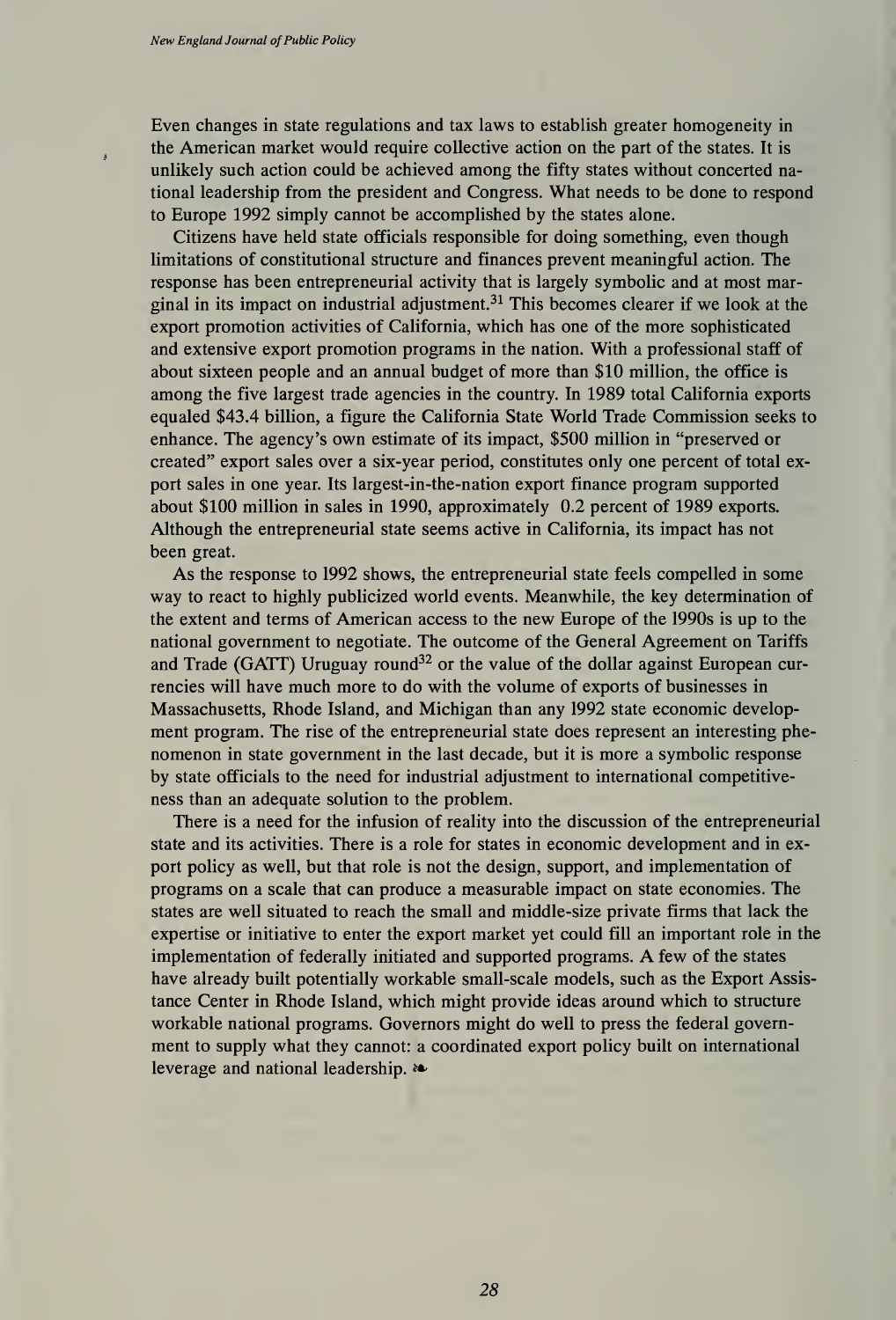#### **Notes**

- 1 Peter Eisinger, The Rise of the Entrepreneurial State: State and Local Economic Develop ment Policy in the United States (Madison: University of Wisconsin Press, 1988).
- 2. David Osborne, Laboratories of Democracy (Boston: Harvard Business School, 1988).
- 3. For an account of the evolution of the EEC, see Stephen George, Politics and Policy in the European Community (New York: Oxford University Press, 1991). For more details on the 1980s movement to greater integration, see Alberta M. Sbragia, Euro-Politics: Institutions and Policymaking in the "New" European Community (Washington, D.C.: Brookings Institution, 1992).
- 4. "West Europeans Gather to Seek a Tighter Union," New York Times, December 9, 1991, A-1.
- 5. "Europe's Future Hangs on the French Voter's Whim," New York Times, September 13, 1992, E-5.
- 6. "Europe's Currency System Shaken as Britain Cuts Free," New York Times, September 17, 1992, A-2. Facing strong criticism from "Eurosceptics" in his own conservative party, British Prime Minister John Major, acting in his capacity as rotating president of the EEC, called the other European government heads to an emergency meeting in Birmingham, England, on October 16, 1992, to discuss the new hesitations regarding Maastricht. At the meeting, the European leaders reaffirmed their commitment to the treaty but emphasized the importance of "respecting the interests and diversity of member states." "European Leaders Renew Unity Vow in Face of Strains," New York Times, October 17, 1992, 1. For Tory split, see "Echoes of Splits Past," The Economist, October 10, 1992, 74. While Major met with European leaders in Birmingham, his government lowered interest rates in an attempt to stimulate the stagnant British economy, a measure that encouraged the continuing decline of the pound against other European currencies. This development underscored the continuing economic differences within Europe, which must be overcome if the goals of Maastricht are to be achieved. "British Interest Rate Cut Exposes European Rift," New York Times, October 17, 1992, 4.

In spite of the hesitations about the Maastricht treaty, the European Council, at its December 1992 meeting in Edinburgh, approved amendments to allow Denmark a new vote on the treaty, scheduled for later this year. Meanwhile, the ratification process is on track in the other eleven member states. As to the single-market program, it is being implemented. See Axel Krause, "The Single Market Takes Off," Europe, February 1993, 19-22, and "A Rough Year," The Economist, December 19, 1992, 19-21.

- 7. Our data on state reaction to the 1992 program, which was collected prior to the signing of the Maastricht agreement, focused solely on state reaction to the 1992 program. Therefore, our analysis is completely unaffected by uncertainties about Maastricht.
- 8. Bureau of the Census, Statistical Abstract of the United States: 1990, 110th ed. (Washington, D.C.: U.S. Government Printing Office, 1990), 806-809.
- 9. Eisinger's account of the rise of the entrepreneurial state is consistent with a number of other studies documenting the state innovations of the 1980s. See Mel Dubnick, "American States and the Industrial Policy Debate," *Policy Studies Review* 4, no. 1 (August 1984): 22– 27; Susan B. Hansen, "State Industrial Policy: The Case of Pennsylvania," paper presented at the Southwest Political Science Association meetings, Houston, March 1985; and William E. Hudson, Mark S. Hyde, and John J. Carroll, "Corporatist Policy Making and State Economic Development," Polity 19, no. 3 (1987): 402-418. This literature provides ample evidence that state policymakers, unlike their counterparts at the national level, endorsed adoption of entrepreneurial policies in their states. Most of this literature is anecdotal, describing policies in a handful of states. Osborne, in Laboratories of Democracy, for example, provides a detailed description of gubernatorial initiatives in six states: Pennsylvania, Arkansas, Arizona, Michigan, Massachusetts, and New York. Similar program descriptions are contained in a 1988 Committee on Economic Development-funded study of seven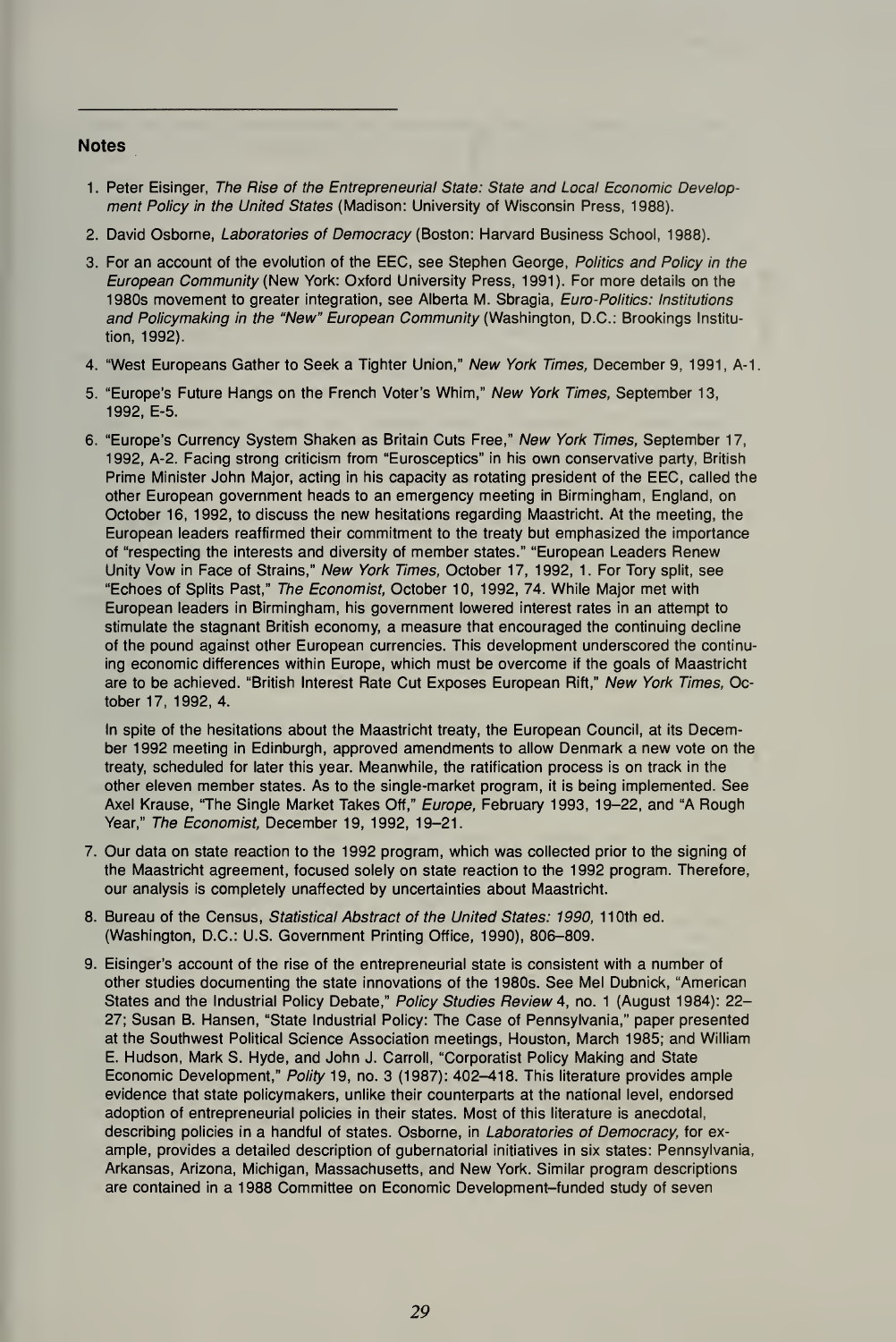states. R. Scott Fosler, ed., The New Economic Role of American States (New York: Oxford University Press, <sup>1</sup> 988). Three of Fosler's states are also discussed by Osborne.

- 10. Eisinger, The Rise of the Entrepreneurial State, 7-10.
- 11. Blaine Liner, "States and Localities in the Global Marketplace," Intergovernmental Perspective 16, no. 2 (Spring 1990): 14.
- 12. Eisinger, The Rise of the Entrepreneurial State, 297; John Kincaid, "The American Governors in International Affairs," Publius 14, no. 4 (Fall 1984): 95-114; and Liner, "States and Localities in the Global Marketplace," 11-14.
- 13. William E. Hudson, 'The French Socialists and the New Europe of 1993," paper presented at the American Political Science Association meetings, San Francisco, August 1990.
- 14. A collection of statements on the EEC by leading European socialists has been published as Europe Without Frontiers: Socialists on the Future of the European Economic Community, edited by Piet Dankert and Ad Kooyman (London: Mansell Publishing, 1989).
- 15. Steven Sylvia, 'The Prospect of a Unified European Union Movement as a Result of 1992," paper presented at the Seventh Conference of Europeanists, Washington, D.C., March 1990.
- 16. These effects derive solely from the completion of the unified market program, which oc curred on December 31, 1992.
- 17. Penelope Lemov, "Europe and the States: Free Trade but No Free Lunch," Governing 4 (January 1990): 49-52. See also discussions in Gary Hufbauer, ed., Europe 1992: An American Perspective (Washington, D.C.: Brookings Institution, 1990), 41-44.
- 18. Lemov, "Europe and the States," and Hufbauer, Europe 1992, 88-105. This has been a working principle in establishing Europe's internal financial markets, which are to be encumbered by "a minimum of locally imposed conditions." Commission of the European Communities, Europe Without Frontiers: Completing the Internal Market (Luxembourg: Office for Official Publications of the European Communities, 1989), 45.
- 19. Brandon Roberts, "EC '92: Opportunity Knocks?" State Legislatures, May-June 1990, 13-18.
- 20. Robert P. Strauss, "The EC Challenge to State and Local Governments," Intergovernmental Perspective 16, no. <sup>1</sup> (Winter 1990): 13-14.
- 21. Ibid.
- 22. Virginia Gray and David Lowry, "The Corporatist Foundations of State Industrial Policy," Social Science Quarterly 71, no. <sup>1</sup> (March 1990): 3-23.
- 23. These are Indiana, Michigan, Connecticut, Illinois, Maryland, Mississippi, Missouri, Montana, New Jersey, New York, Ohio, Pennsylvania, Rhode Island, and Wisconsin, plus California and Massachusetts.
- 24. The programs are customized industrial training (adopted by forty states), direct or indirect state loans (twenty-seven states), state grants (fourteen states) and state-funded or state chartered equity/venture capital programs (eight states). Gray and Lowry, "The Corporatist Foundations," 15.
- 25. The states are California and Connecticut.
- 26. Liner, "States and Localities in the Global Marketplace."
- 27. In Rhode Island, for example, export counseling is provided through the Export Assistance Center at Bryant College. The state provides only a portion of the funds to support the center, although the State Department of Economic Development has no capacity of its own to offer such counseling. The center's director has such low expectations of receiving substantial future support from the state that his long-term plan is to move entirely to corporate grants, even though he himself is a state legislator!
- 28. Robin L. Franz, Export Finance Programs: Executive Summary (Smithfield: Rhode Island Export Assistance Center, 1989).